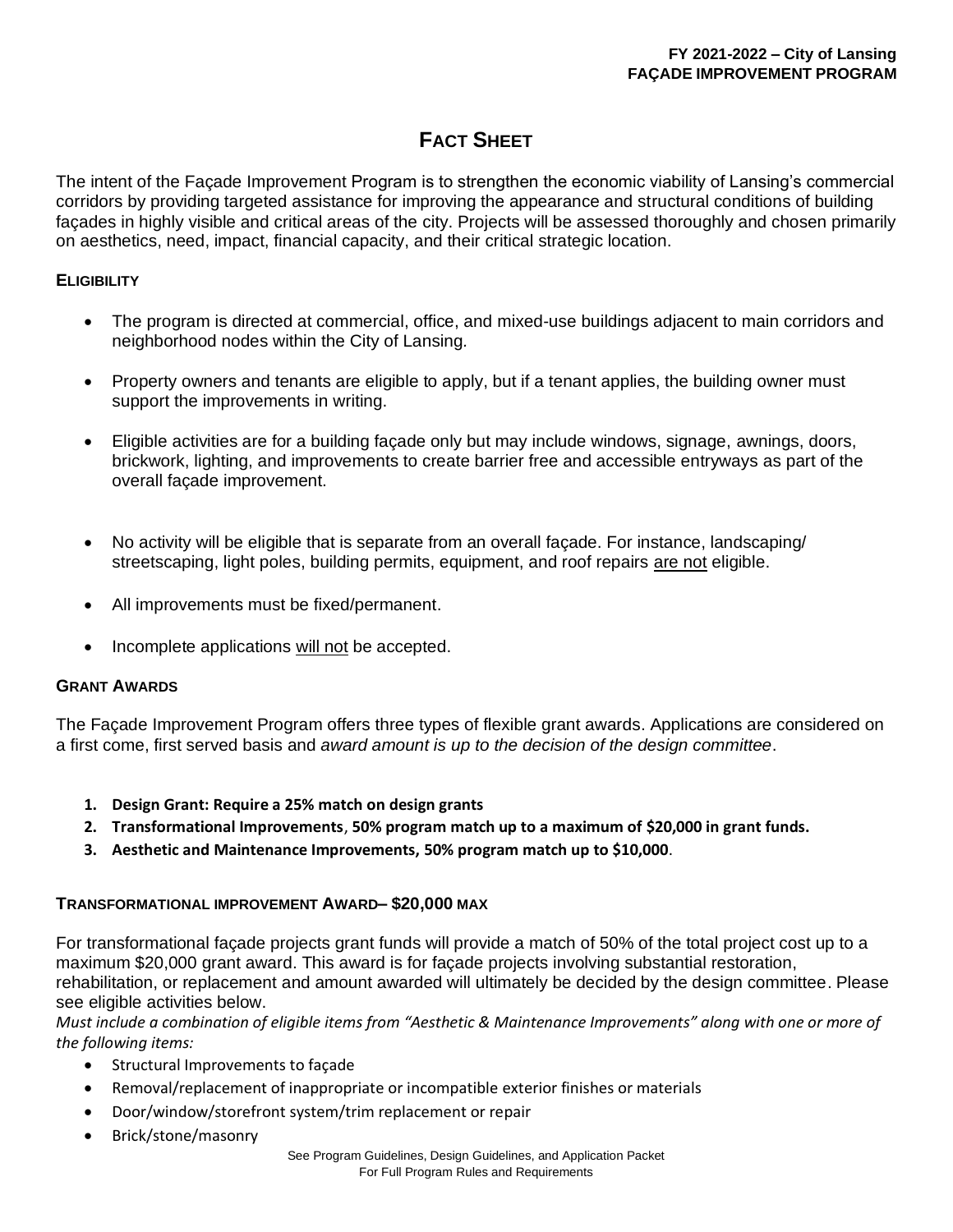The grant funds are provided on a reimbursement basis and offers no upfront money.

For example: If the total project cost is \$35,000, \$17,500 will be the grant match. The grant recipient will be eligible to receive up to \$17,500 reimbursement after project completion. Or, if the total project cost is \$50,000, a maximum of \$20,000 will be the grant match. The grant recipient will be eligible to receive up to \$20,000 reimbursement after project completion.

*The Façade Design Committee reserves the right to approve or deny the proposed changes. Any work not approved as eligible by the committee will not be reimbursed. The committee reserves the right to propose*  changes or additions to the plans as they have been submitted. Award amounts are offered at the discretion of *the Facade Committee and may change depending on the project and program demand.*

## **AESTHETIC AND MAINTENANCE AWARD – \$10,000 MAX**

For aesthetic and maintenance façade projects grant funds will provide a match of 50% of the total project cost up to a maximum \$10,000 award. Please see below the eligible improvements under this award category. *Must include a compelling combination of at least two of the following items:*

- Signage and/or awning replacements or improvements
- ADA compliance improvements
- Masonry repairs or cleaning, cornice repair
- Exterior painting and stucco
- Repair/replacement of gutters and down spouts
- Window and door repair or replacement
- Building exterior cleaning, and exterior painting

The grant funds are provided on a reimbursement basis and offers no upfront money.

For example: If the total project cost is \$10,000, a maximum of \$5000 will be the grant match. The grant recipient will be eligible to receive up to \$5000 reimbursement after project completion. Or, if the total project cost is \$6000, \$3000 will be the grant match. The grant recipient will be eligible to receive up to \$3000 reimbursement after project completion.

The Façade Design Committee reserves the right to approve or deny the proposed changes. Any work not *approved as eligible by the committee will not be reimbursed. The committee reserves the right to propose*  changes or additions to the plans as they have been submitted. Award amounts are offered at the discretion of *the Facade Committee and may change depending on the project and program demand.*

#### **DESIGN PROGRAM AWARD – UP TO \$2000**

This grant award is for development of renderings, façade designs and material specifications to assist with the application of a matching grant award. Up to a \$2,000 award value per applicant (total of \$10,000 available in this category) will be provided to assist the candidate with a design plan. A 25% match is required by the façade applicant and the payment will directly go to the architect(s). Further architectural/engineering costs related to the façade that are beyond the award value are the responsibility of the applicant but may be approved as match for a future grant award. Pre-application form and letter of commitment to façade improvement are required. Due to limited funds, consideration will be based on need on a case by case basis.

Awardees must be approved and enter into a Grant and Design Agreement prior to the start of any work. Previous façade improvements and unapproved work will not be funded.